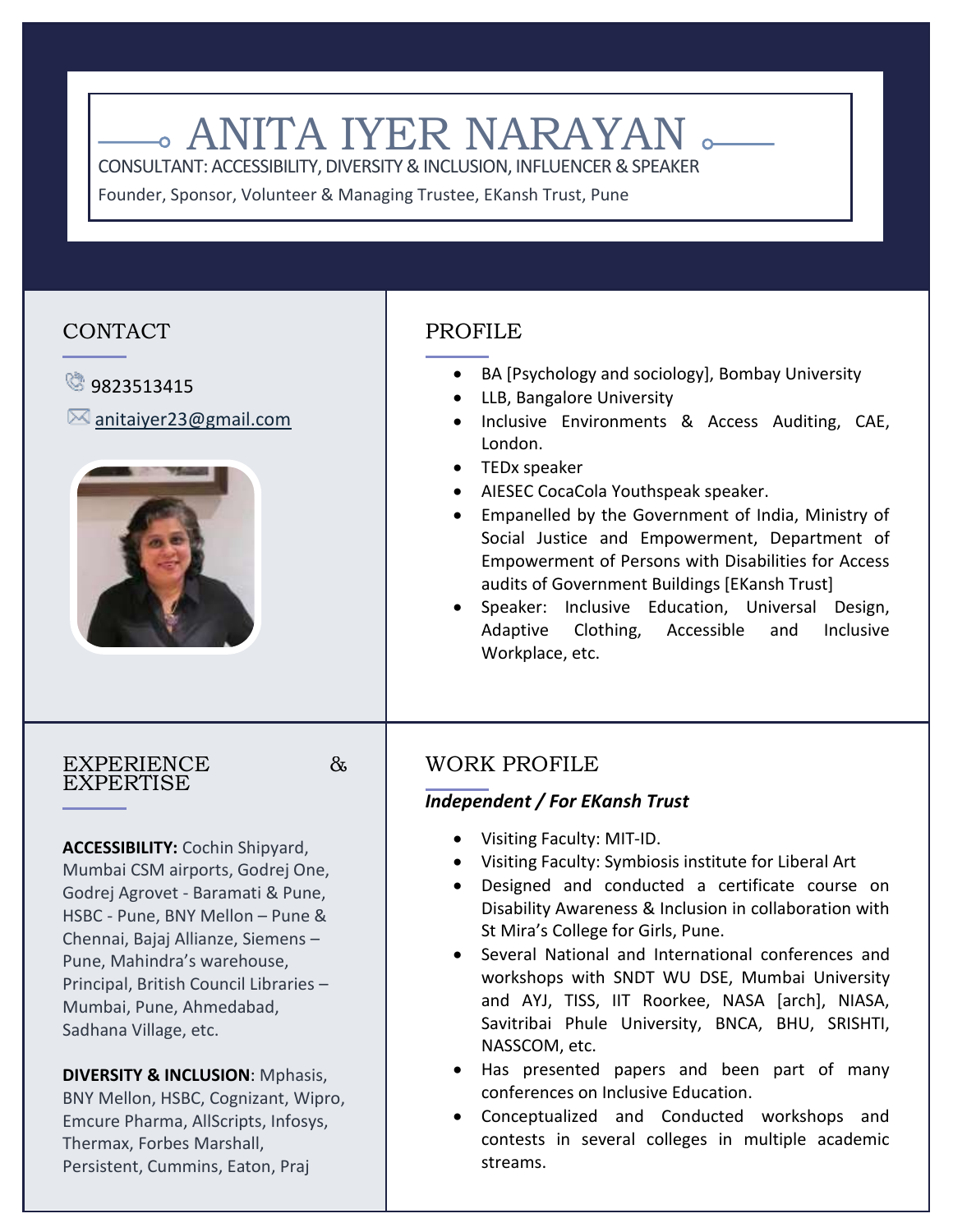Industries, Hightemp Furnaces, Symantec, Coca Cola, Sungard, Amdocs, Tech Mahindra, Mahindra Vehicles, Tata Autocomps, Citibank, Credit Suisse, JCI, Dell, NASSCOM, CII and many others across India [Job Fairs & Workshops] .

#### **TALKS:**

**TEDx** – Dream & Let Dream **AIESEC COCACOLA YOUTHSPEAK NASSCOM** – Inclusive work places **Litfest,** Pune – Inclusion **National Ability Summit 2020/21** – Accessibility and Employment for PwD **TISS** – Inclusive Education

**SNDT SE WU** – Inclusive Education **SRISHTI -** Munnar Tata Trust – Inclusive Education

## AWARDS & RECOGNITION

- .................................... • Helen Keller NCPEDP Lemon Tree Award for promotion of employment for PwD, 2015
	- World Women Leadership Congress award 2015, 2017
	- Inorbit Woman Achiever Award
	- Akhil Brahmin Madhyavarti Sanstha
	- Symbiosis International School [Inclusive Education]
	- Articles and Interviews in leading magazines and newspapers
	- FM Radio Interviews
	- DoorDarshan Interview Stree Shakti
	- Online Blogs & Channels

*\*Recommend a cursory Google Search for Anita Iyer, EKansh Trust, Pune*

 Designed training and awareness programs for EKansh Trust recognized by the Maharashtra State department for Social Welfare [PwD commisionerate]

## **Many Firsts**

- India's first contest in **Barrier Free Architecture**
- India's first contest in **Adaptive Clothing Design**
- India's first **Colouring and Story books** featuring children and adult with disabilities
- Pune's first **Job fair** for PwD subsequently followed by 2 more.
- $\checkmark$  Pune's first **Inclusive Play** equipment donated and installed at Ahilyabai Holkar Udyan, Katraj
- $\checkmark$  Personally collating and publicizing the first Adaptive **Clothing Design Catalog for PwD** after India's first national level contest.
- India's first contest in s**tory writing for People with Visual Challenges** – with minimal / no use of visual cues.

## **Path-Breaking**

- $\checkmark$  Accessibility Audits and Workshops: Barrier Free Environment
- $\checkmark$  Outreach in the underprivileged strata of society for **Prevention Detection and Early Intervention**
- $\checkmark$  Organization and participation in projects and workshops Promoting better and **inclusive/integrated education**
- **Sign Language** workshops for all
- **Training and Placement for PwD**
- **Workshops and lectures for students and faculty** in Universal Design, Inclusive Policy Making, Rights of PwD, Etc.
- $\checkmark$  Courses and workshops in collaboration with wellknown institutes to **promote inclusion** in mainstream society.
- $\checkmark$  Member of the **Skill Training** Review Committee for Maharashtra State.
- Panelist at conference for **Inclusive Elections** in Pune

**Accessibility training**: Pune Municipal Corporation officials, New Mumbai Municipal Corporation Civil Engineers, Architects and officials. Workshop conducted for officials from across Maharashtra on behest of and in collaboration with department of Disability, Maharashtra.